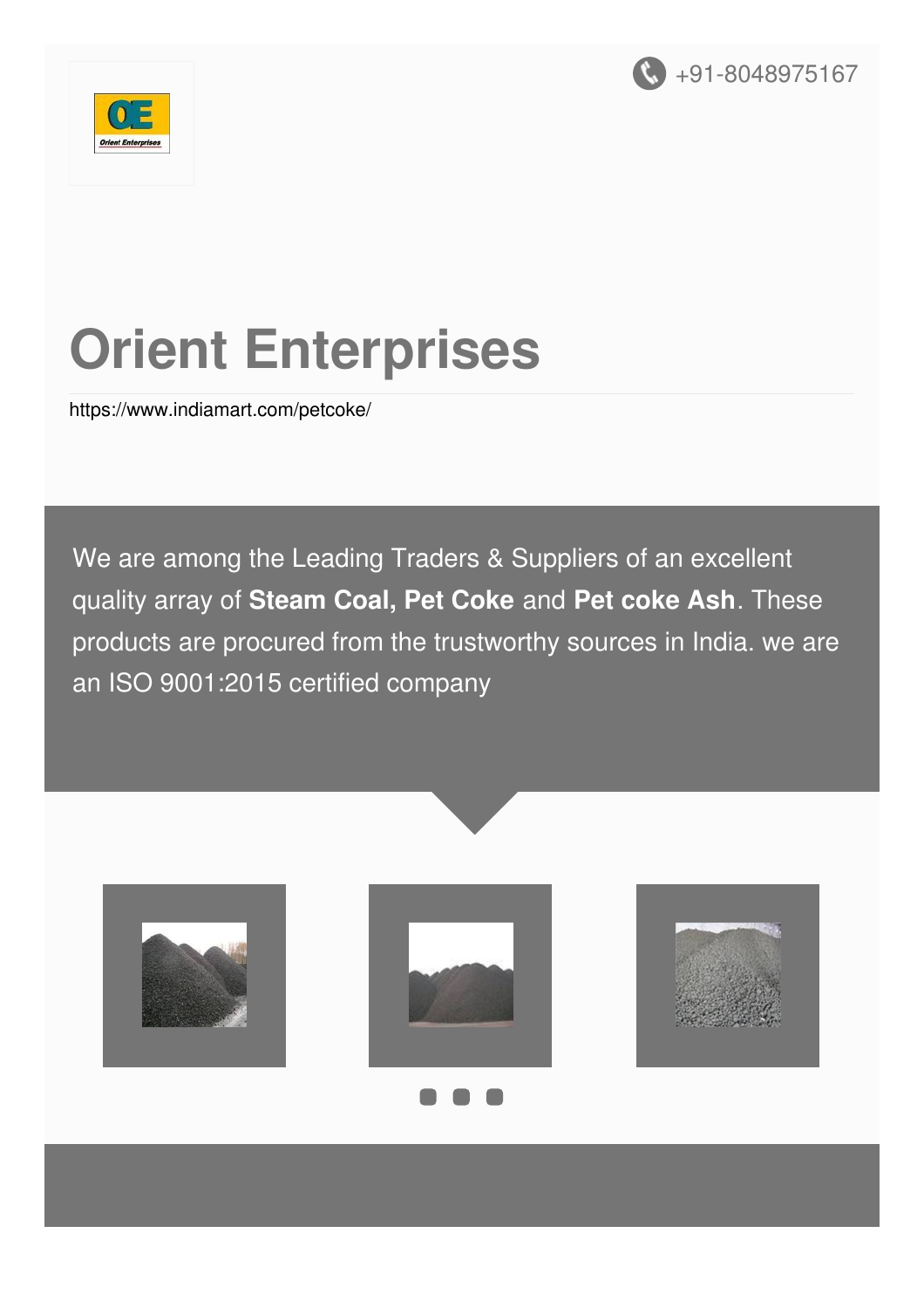#### About Us

Established in the year **1980**, at **Chandigarh, India** "**Orient Enterprises**," are ranked amongst the leading **traders** & **suppliers** of broad range of **Steam Coal, Pet Coke** & **PetCoke Ash.** We at ORIENT ENTERPRISES are the market leading suppliers of COAL AND PETROLEUM COKE. WE ARE AMONG THE AUTHORIZED DEALERS OF **RELIANCE INDUSTRIES LTD for distribution of Petcoke**. OUR products are used for furnaces in various industrial units Like Cement plants, rubber industry, Paper Mills, Glass Manufacturing Industry, Plywood industry, Textile and dyeing industries, breweries, Pharmaceutical industry, Brick Kiln Units. We supply material to major industrial houses located majorely in **Punjab, Haryana, Himachal Pradesh,Delhi, J&K, U.P,M.P,Rajasthan etc**

Experience our top notch service, and add to the list of our satisfied customers. For more than 30 years, we have catered to various industries across INDIA and have grown by leaps & bounds. We now have our presence in various states SUPPLYING PET COKE TO MAJOR INDUSTRIAL UNITS LOCATED IN PUNJAB, HARYANA, HIMACHAL, J&K, U.P etc…

**Orient enterprises** is already registered with Central Excise Department for the benefits of customers getting Modvat from Excise Department. It is endeavor of the company to transact its entire business online to save the time of its customers. **Having branch...**

> **For more information, please visit <https://www.indiamart.com/petcoke/profile.html>**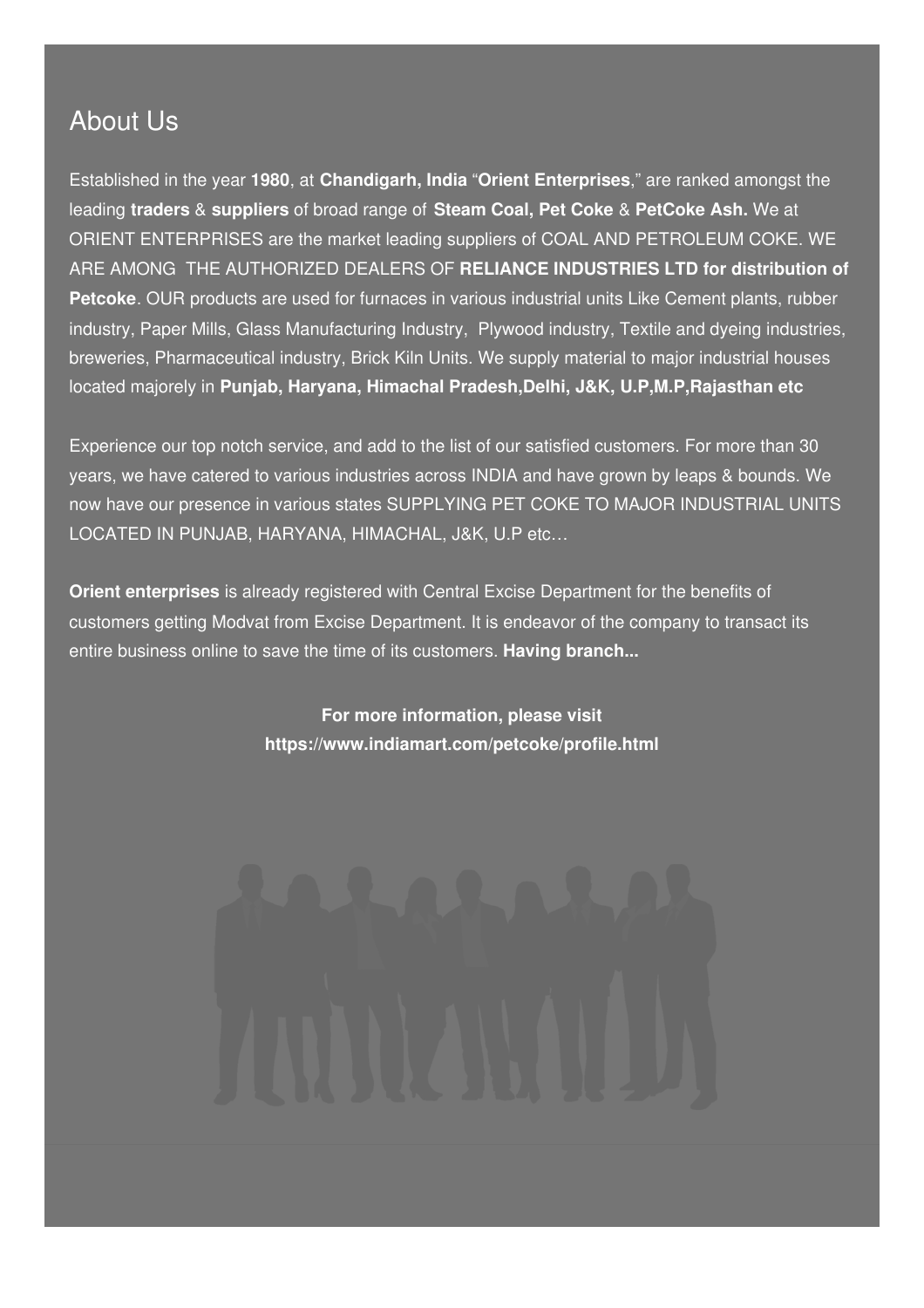#### **PET COKE**



US Steam Coal High GCV 6900 NAR



Reliance Petcoke



Reliance Petcoke



Pet Coke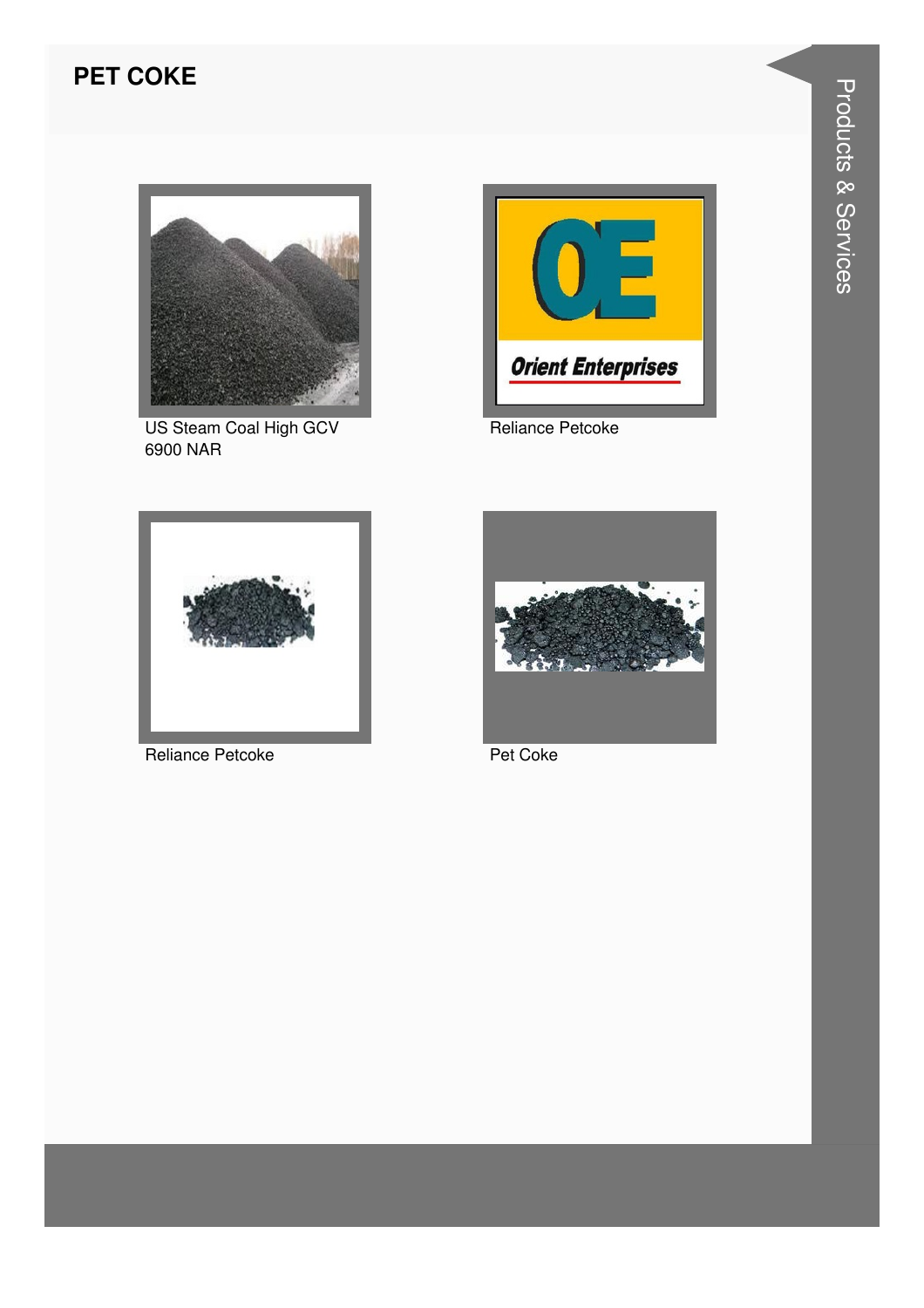### **OTHER PRODUCTS:**



Petroleum Coke



Reliance Pet Coke



Petcoke



Non Calcined Pet Coke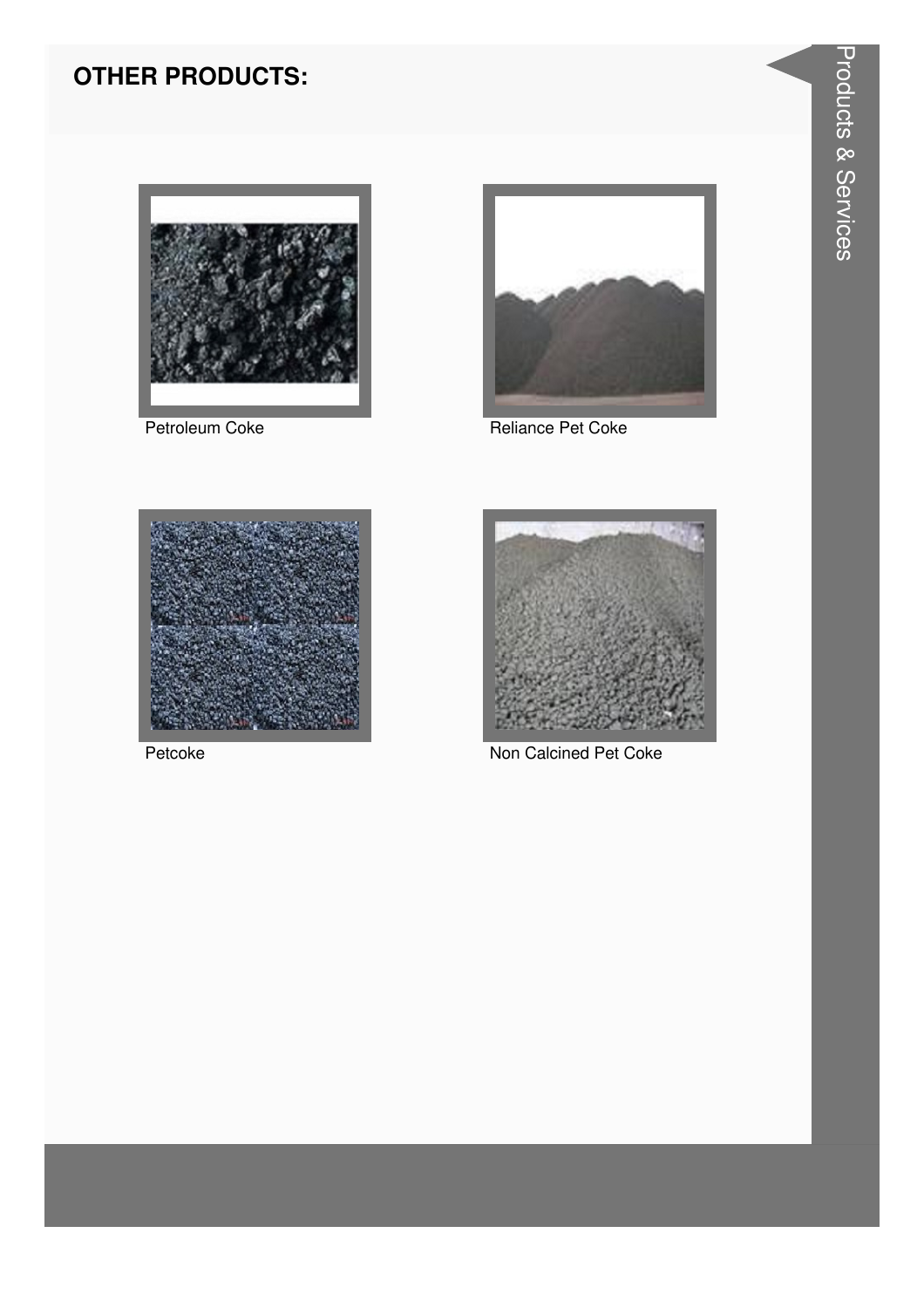### **OTHER PRODUCTS:**



**Calcined Pet Coke** 



Pet Coke



Grade A Pet Coke



US Steam Coal 6200 NAR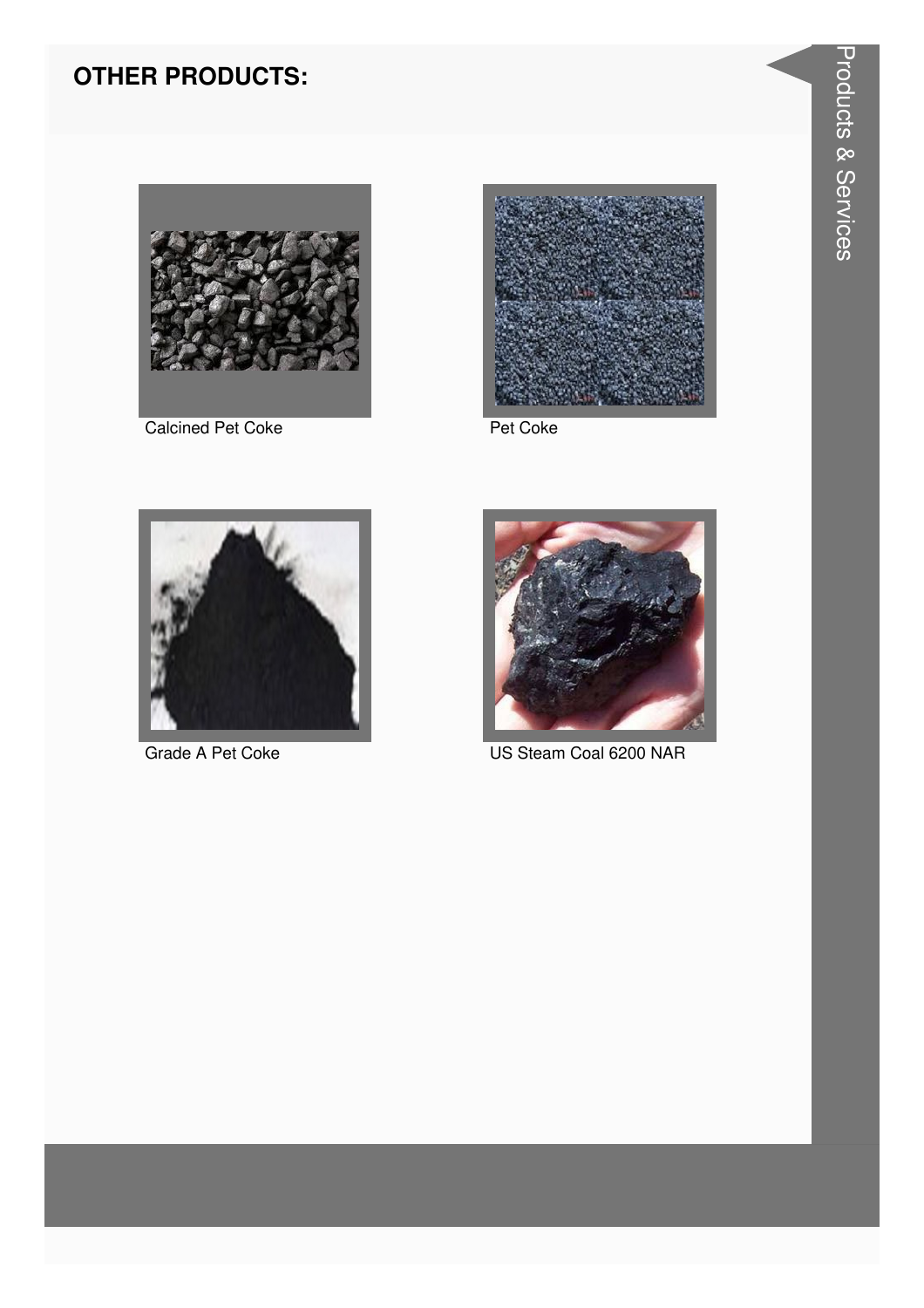## Factsheet

| Year of Establishment            | : 1996                      |
|----------------------------------|-----------------------------|
| <b>Nature of Business</b>        | : Wholesaler                |
| <b>Total Number of Employees</b> | $\therefore$ Upto 10 People |